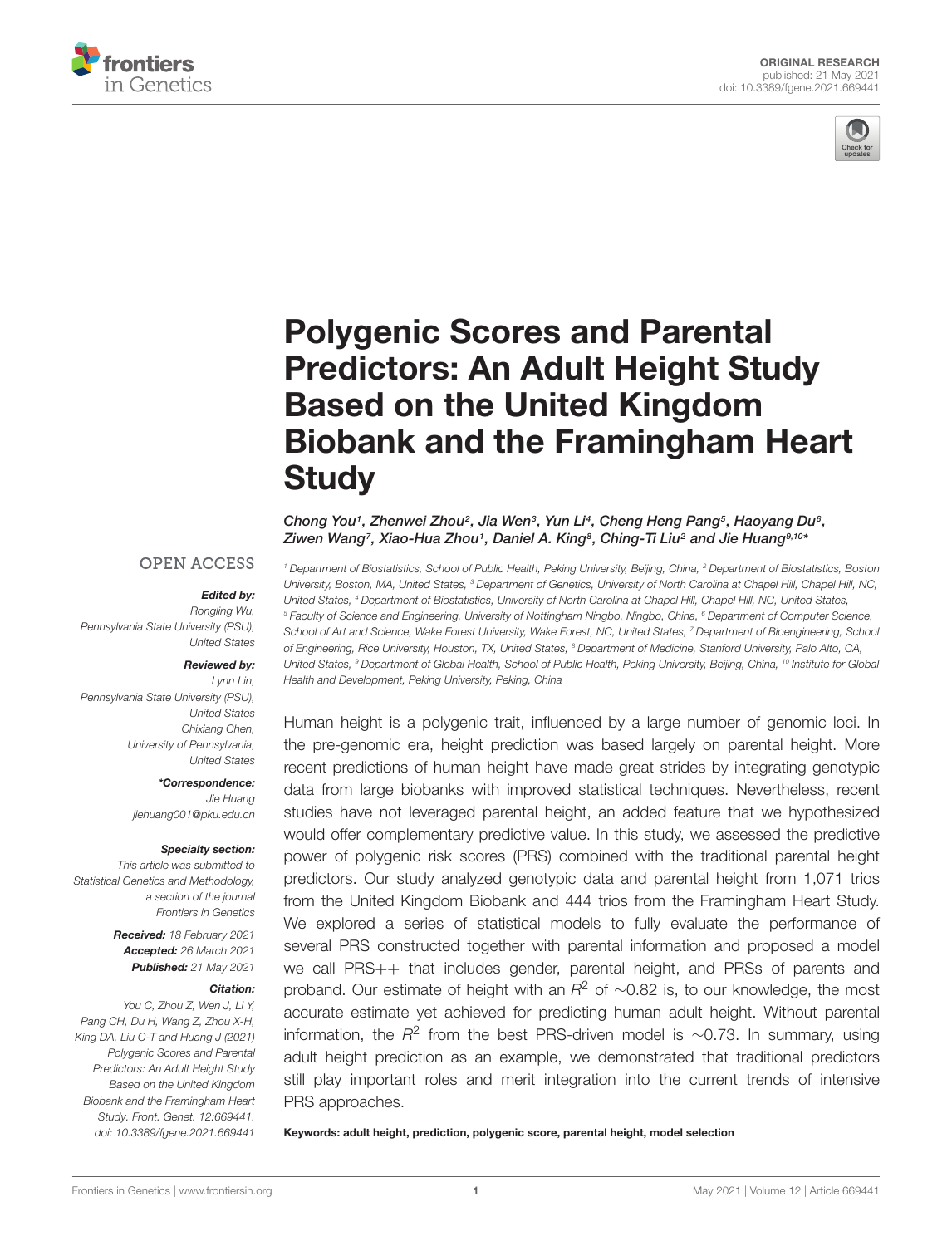# INTRODUCTION

The prediction of human height has long been of great interest to the medical research community and as a model for complex trait prediction. During the 20th century, much of the adulthood height prediction has been based on parental information ref. [\(Wright and Cheetham,](#page-4-0) [1999\)](#page-4-0), crudely estimated by doubling the height attained by age 2 or 18 months, for boys and girls, respectively. Over the past 20 years, with the emerging development and application of single nucleotide polymorphism (SNP) array technology, genetics has been widely explored to understand the underlying biology and to improve the prediction of adult height. First, in terms of variance explained and SNP heritability, three papers demonstrated increasing values: [\(Wright and Cheetham,](#page-4-0) [1999\)](#page-4-0) in 2010, 45% of variance was explained by ∼300,000 common SNPs ref. [\(Yang et al.,](#page-4-1) [2010\)](#page-4-1) in 2015, 56% of variance was explained by ∼17 million imputed variants ref. [\(Yang et al.,](#page-4-2) [2015\)](#page-4-2); and [\(Yang et al.,](#page-4-2) [2015\)](#page-4-2) in 2017, 68.5% of SNP heritability based on the United Kingdom Biobank was estimated in ref. [\(Ge et al.,](#page-4-3) [2017\)](#page-4-3). Then, in terms of observed prediction accuracy, the squared correlation between phenotype and predictor  $(R^2)$  ranges from 0.17 ref. [\(Wood et al.,](#page-4-4) [2014\)](#page-4-4) to 0.19 (0.442) ref. [\(Yengo et al.,](#page-5-0) [2018\)](#page-5-0) and 0.53 ref. [\(Lippert et al.,](#page-4-5) [2017\)](#page-4-5). A large R2 from the Lippert et al. study could be attributed to two factors: (1) inclusion of gender in the prediction model; (2) based on a cohort of participants of diverse ancestry.

A major limitation of the genomics studies above is the absence of parental height in the prediction model. In this study, we use trio data from two flagship population cohorts, the United Kingdom Biobank (UKB) Prospective cohort and the Framingham Heart Study (FHS), to evaluate the predictive power of conventional predictors (based on height of parents and gender of proband) and polygenic risk score (PRS). We aim to identify a more accurate method for the prediction of height.

# MATERIALS AND METHODS

#### Study Population

The United Kingdom Biobank<sup>[1](#page-1-0)</sup> is a large, prospective populationbased cohort study that enrolled approximately 500,000 participants aged 40 to 69 between 2006 and 2010 ref. [\(Sudlow](#page-4-6) [et al.,](#page-4-6) [2015\)](#page-4-6). The study has collected a multitude of phenotypic data from questionnaires, physical and biological measurements, and electronic health records as well as genome-wide genotype data. We used the KING software to identify parent–child pairs ref. [\(Manichaikul et al.,](#page-4-7) [2010;](#page-4-7) [Bycroft et al.,](#page-4-8) [2018\)](#page-4-8). We excluded pairs where the parent is less than 18 years older than the child. We then grouped the pairs into father–child pairs, mother–child pairs, and mother–father–child trios. Because the predictor PRS was based on samples of European ancestry, we only included trios where all members are self-reported white British. In total, we identified 1,017 trios of European ancestry.

<span id="page-1-1"></span>TABLE 1 | Characteristics of study participants.

| Cohort     | <b>Subject</b> | N     | Age             | Height        | <b>BMI</b>   |
|------------|----------------|-------|-----------------|---------------|--------------|
| UKB        | Proband-male   | 418   | 42.22 (1.8)     | 178.12 (6.56) | 27.61(4.3)   |
|            | Proband-female | 599   | 42.48 (18.6)    | 165.01 (6.01) | 25.72 (5.13) |
|            | Father         | 1,017 | 66.8 (2.05)     | 174.07 (6.3)  | 28.14 (3.98) |
|            | Mother         | 1.017 | 65.34 (2.26)    | 160.2 (5.82)  | 27.92 (4.9)  |
| <b>FHS</b> | Proband-male   | 201   | 36.99 (8.63)    | 175.43 (6.03) | 27.54 (5.01) |
|            | Proband-female | 243   | 37.45 (8.65)    | 162.14 (5.9)  | 25.94 (5.66) |
|            | Father         | 444   | 38.33* (8.06)   | 173.27 (6.55) | 24.07 (4.62) |
|            | Mother         | 444   | $36.25*$ (7.67) | 159.42 (5.84) | 23.67 (4.18) |

\*The parents of FHS trios are in the second generation while the probands are in the third generation. The age is based on examination date. The examination date differs significantly between the two generations.

The FHS cohort was used for external validation. The FHS cohort is a large longitudinal cohort consisting of parents and children initiated in 1948 to study chronic vascular disease, and subsequently other phenotypes, in the United States. It is a multigenerational community-based cohort that includes thirdgeneration participants ref. [\(Tsao and Vasan,](#page-4-9) [2015\)](#page-4-9). We randomly selected one offspring from each of the family available and identified 444 independent trios in total. **[Table 1](#page-1-1)** summarizes the characteristics of study participants.

# Construction of Height PRS

We used summary statistics of two prominent height GWAS studies as allelic scoring references to construct the PRS. The first GWAS reported 697 SNPs in year 2014, denoted as GWAS-2014. The second GWAS is a meta-analysis between GWAS-2014 and UKB GWAS that reported 3,290 SNPs, and we denote this as GWAS-2018 ref. [\(Yengo et al.,](#page-5-0) [2018\)](#page-5-0). We denote PRS generated from these two GWAS as PRS.0 (697 SNPs) and PRS.1 (3290 SNPs), respectively. We then applied more liberal thresholds based on GWAS-2018 to include many more marginal significant SNPs that are expected to increase the prediction power of PRS ref. [\(Purcell et al.,](#page-4-10) [2009;](#page-4-10) [Inouye et al.,](#page-4-11) [2018\)](#page-4-11). We used a widely accepted  $P+T$  approach to pick independent SNPs whose  $p$  value is lower than 1e-02, 1e-03, 1e-04, 1e-05, 1e-06, 1e-07, and 1e-08, and we denoted these PRS as PRS.2, PRS.3, PRS.4, PRS.5, PRS.6, PRS.7, and PRS.8, accordingly. Given that GWAS-2018 includes some of the ∼3,000 samples used for this study, we ran another UKB-only height GWAS without these ∼3,000 samples and meta-analyzed it with the GIANT-2014 results, denoting this new meta-analysis as GWAS-2018b. We then generated a new set of PRS.2 to PRS.8 using the GWAS-2018b set as a reference, but we found that all seven PRS were extremely similar, with  $r^2 > 0.99$ , suggesting essentially no complementarity. We kept the PRS derived from GWAS-2018, since it is publicly available. We first used PLINK software ref. [\(Purcell et al.,](#page-4-12) [2007\)](#page-4-12) to prune the full GWAS summary statistics to pick independent SNPs, based on a LD reference panel of the 1,000 genome project phase III. The pruning parameters were: 1 Mb sliding window and LD  $r^2$  of 0.1. We then used the PLINK "-score" function to calculate a PRS, based on the pruned list of SNPs.

You et al. Prediction of Adult Height

<span id="page-1-0"></span><sup>1</sup><http://www.ukbiobank.ac.uk>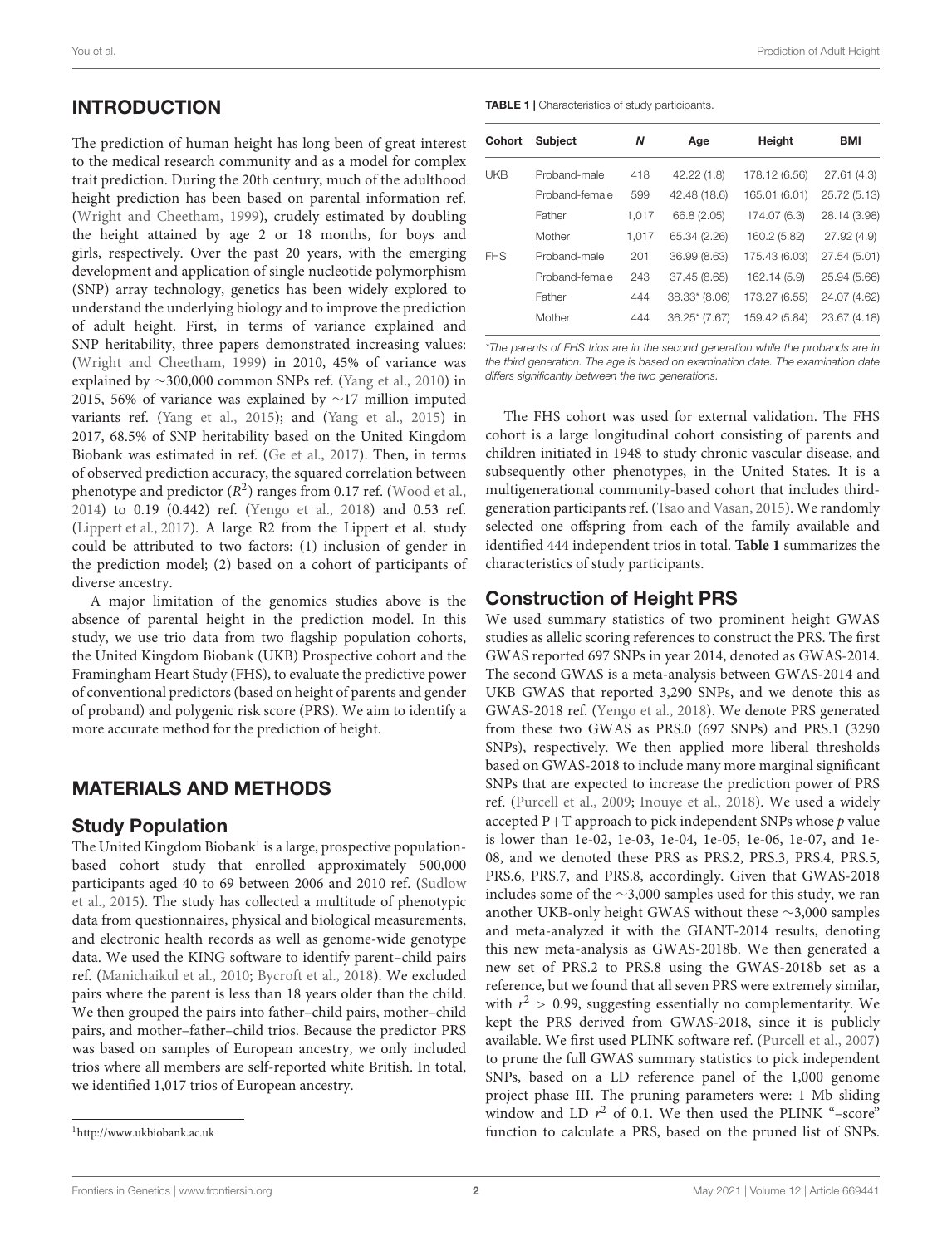Both steps were run for each chromosome in parallel. Finally, we added up all the PRS for each chromosome into a single genome-wide PRS.

### Model Predictors

In this work, we included sex, age, the first 40 genomic principal components (PC1–PC40, see ref. [\(Bycroft et al.,](#page-4-8) [2018\)](#page-4-8) as an example of using first 40 PCs in phenotyping–genomic data analysis), 9 PRSs (PRS.0, PRS.1, and PRS.2-8), as well as parental height, parental age, the first 40 PCs of parents, and 9 parental PRSs as potential predictors. The genomic principal components were obtained based on the UKB genotyped variants using a set of 407,219 unrelated, high-quality samples and 147,604 high-quality markers ref. [\(Tsao and Vasan,](#page-4-9) [2015\)](#page-4-9). In total, there were 153 potential predictors that may potentially affect the value of height. Identification of the most accurate and parsimonious prediction model is accomplished by the model selection approaches. In other words, we used a "hypothesisfree" approach and let the data determine which predictors should go or stay.

### Model Estimation

The model with the highest  $R^2_{\text{cv}}$  averaged over 50 CV-sets in the UKB data was chosen as the best prediction model and was validated using FHS to show the generalizability of the model. See Appendix for more details on model selection and estimation, and the code is available on [https://github.com/jielab/height.](https://github.com/jielab/height)

# RESULTS

**[Table 2](#page-2-0)** shows the number of pruned SNPs for PRS.2-8, and the Pearson correlation between height and each PRS. The highest correction is with PRS.2 (r 0.47).

<span id="page-2-0"></span>

| <b>TABLE 2</b>   Characteristics of nine polygenic risk scores (PRS). |  |  |
|-----------------------------------------------------------------------|--|--|
|                                                                       |  |  |

| <b>PRS</b> | Selection criteria | Number of SNPs | Correlation with height (r) |
|------------|--------------------|----------------|-----------------------------|
| PRS.0      | $P < 5E-08(2014)$  | 697            | 0.34                        |
| PRS.1      | $P < 5E-09(2018)$  | 3,290          | 0.38                        |
| PRS.2      | $P < 5E-02(2018)$  | 30.615         | 0.47                        |
| PRS.3      | $P < 5E-03(2018)$  | 18.432         | 0.45                        |
| PRS.4      | $P < 5E-04$ (2018) | 12.657         | 0.44                        |
| PRS.5      | $P < 5E-05(2018)$  | 9.410          | 0.43                        |
| PRS.6      | $P < 5E-06(2018)$  | 7.349          | 0.42                        |
| PRS.7      | $P < 5E-07(2018)$  | 5.920          | 0.41                        |
| PRS.8      | $P < 5E-08(2018)$  | 4,932          | 0.41                        |

\*All SNPs are independent, either based on the published paper or based on PLINK pruning methods used in this study. "(2014)" refers to ref. [\(Wood et al.,](#page-4-4) [2014\)](#page-4-4) and "(2018)" refers to ref. [\(Yengo et al.,](#page-5-0) [2018\)](#page-5-0).

The optimal model is as follows,

height =  $sex$  + PRS.2 + height.m + PRS.2.m + height.f  $+$  PRS.2.f +  $\varepsilon$ (1)

we call a PRS++ model, where **height.m** and **height.f** denote the heights of mother and father, respectively, **PRS.2.m** and **PRS.2.f** denote the PRS of mother and father, respectively, and  $\varepsilon$  is a random error term in the model that captures measurement errors, such as variation of height across different time in the day. Of note, the average  $R^2_{\text{cv}}$  of PRS++ over 50-fold cross-validation in UKB data was ∼0.82, which is higher than any other study that has been reported to our knowledge. To quantify the additional benefit of including parental information in the model, we removed the parental contribution from the model and observed a decrease in the average of  $R^2_{\text{cv}}$  from ∼0.82 to ∼0.73, see more comparisons of different models in **[Table 3](#page-3-0)**.

The external validation set was built by testing the PRS++ model trained from the United Kingdom biobank data on the FHS data. The out-of-sample  $R^2$  based on the PRS++ model estimates from the United Kingdom biobank data was 0.7866, while the one without parental contribution was 0.7070. The in-sample  $R^2$  of PRS++ in FHS data was 0.8113. Such a difference in  $\mathbb{R}^2$  was possibly due to the different population stratifications in two datasets as all participants are selfreported white British in our UKB data while FHS took place in the United States. Nonetheless, the inclusion of parental information increases the accuracy of the height prediction (see **[Figure 1](#page-3-1)** and **[Table 3](#page-3-0)**).

# **DISCUSSION**

Our study is the first to evaluate the predictive value of adult height, using all possible variables including parental height, the proband's age and sex, genetic principal components, and millions of individual SNPs. By incorporating parental height, we were able to examine how "family history" incrementally improves height prediction beyond traditional factors such as age and sex and genetic factors such as PCs and even millions of significantly and marginally associated SNPs. We demonstrated the power of combining all these together to reach the most accurate prediction of adult height to our knowledge yet identified, with an  $R^2$  of 0.82. We note that the parental PRS.2s are included in the proposed PRS++ model. We speculate that the reason the parental PRSs are effective with the presence of parental height is that the parental height is in composite of known and unknown exposures, such as environmental effects and dining habit, rather than additive genetic effects.

There are a few limitations of this study. First, the sample size is small as the United Kingdom Biobank only contained approximately ∼1,000 informative trios. Second, the structure of the pedigree is simple. While we only examined height in trio structure, ideally, it might significantly increase model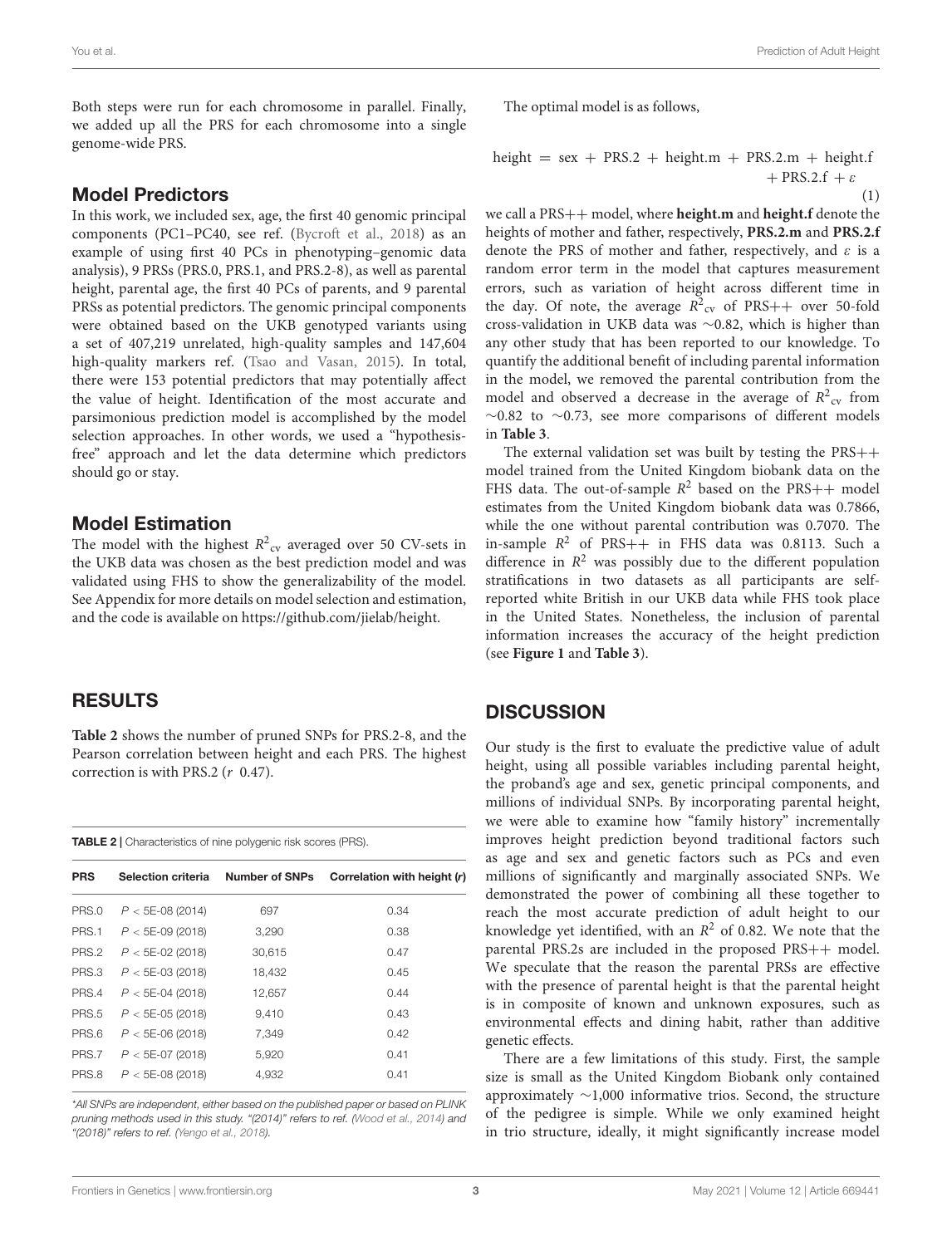#### <span id="page-3-0"></span>**TABLE 3** | The  $R^2$  of different models including  $PRS++$ .

| Model                                             | In-sample $R^2$ in UKB | $R^2_{\text{cv}}$ over 50-fold in UKB | In-sample $R^2$ in FHS | Out-of-sample $R^2$ in FHS |
|---------------------------------------------------|------------------------|---------------------------------------|------------------------|----------------------------|
| $Sex + PRS.2$                                     | 0.7034                 | 0.7135(0.09)                          | 0.7193                 | 0.707                      |
| $Sex + Parental height$                           | 0.7353                 | 0.7517(0.08)                          | 0.7179                 | 0.7093                     |
| $Sex + PRS.2 + Parental height$                   | 0.7825                 | 0.7890(0.10)                          | 0.7828                 | 0.7678                     |
| $Sex + PRS.2 + Parental height + Parental PSR.2s$ | 0.8025                 | 0.8150(0.05)                          | 0.8113                 | 0.7866                     |
| Full Model                                        | 0.8317                 | 0.7733(0.07)                          | 0.8242                 | $-$ *                      |

 $^*$ The full model out-of-sample R $^2$  in FHS is not provided as some of the potential covariates in UKB are not available in FHS data.



<span id="page-3-1"></span>

power if we could identify families with data from both parents and multiple offspring, especially those pedigrees where siblings have significantly different height. Third, given that height at childhood is prognostic for height at adulthood ref. [\(Wit](#page-4-13) [and Oostdijk,](#page-4-13) [2011\)](#page-4-13), the model accuracy may be improved by incorporating height at childhood, but we did not have access to those data. Other variables to consider for future study include status of certain diseases and lifestyle factors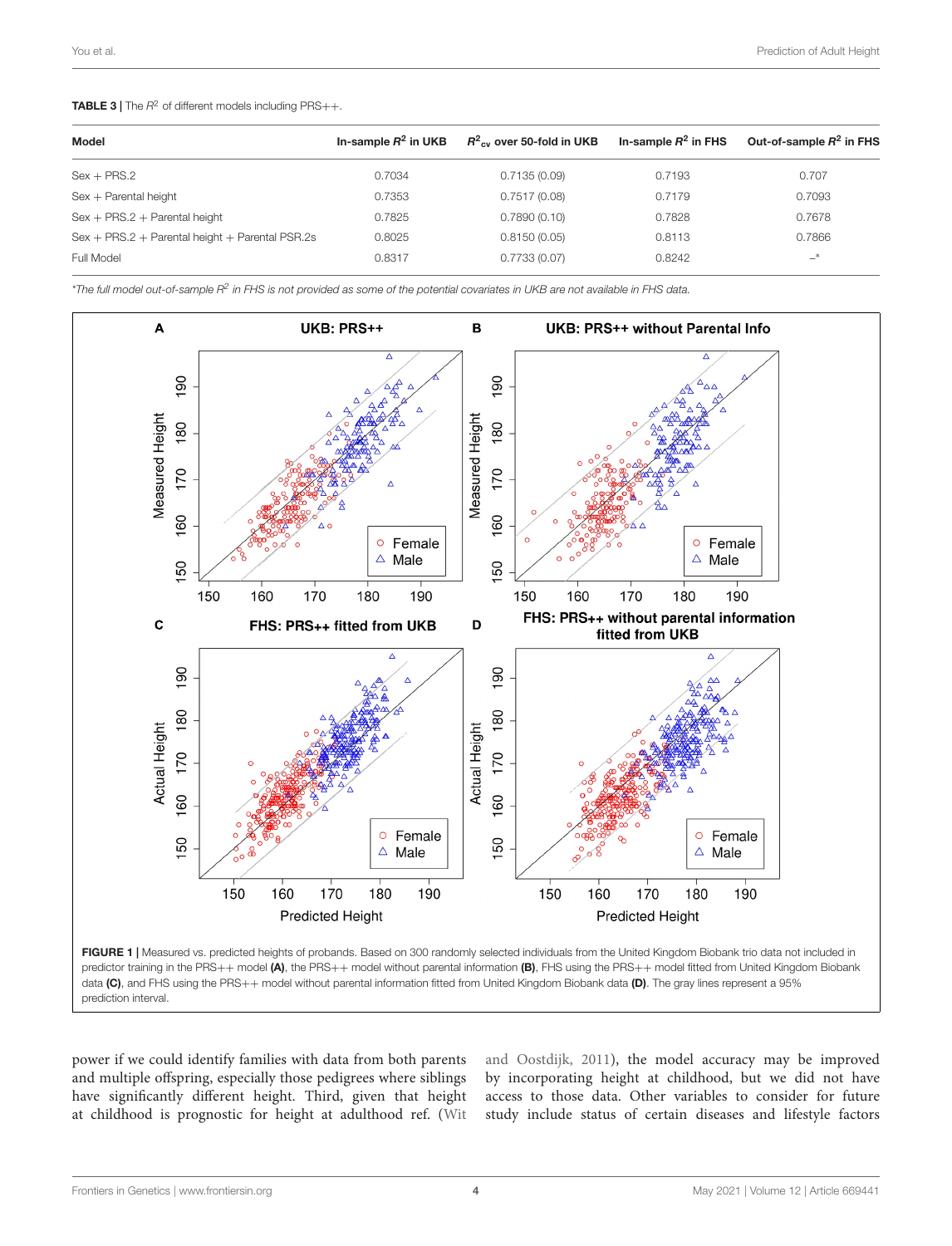such as nutrition and exercise, or biomarker measurements such as growth hormone levels. Fourth, some studies adjust the phenotype for age and gender prior to the prediction analysis rather than including them as predictors. Their idea is that phenotype prediction is to see how well a phenotype can be predicted for people in the same age, gender and ancestral group. Therefore, the R2 reported in our study would not be directly comparable to such studies because our study did include age and gender as predictors.

In order to exclude disease as a confounder to our height estimates, such as chronic illness, or congenital disorders, we confirmed that none of the ∼3,000 samples included in our study have aneuploidy. Of note, the offspring included in the study cohort aged between 40 and 49, so that the growth would have been completed while the height loss due to aging would still be negligible.

In summary, our analyses demonstrated that parental height contributes to predicting adult height, even after accounting for a predictive value of >30,000 SNPs. Therefore, it is crucial for future statistical models to consider parental phenotypes that may potentially capture the missing heritability better, for example, Alzheimer's disease, obesity, and cardiovascular disease.

# DATA AVAILABILITY STATEMENT

The raw data is available on application to UK Biobank.

## ETHICS STATEMENT

UK Biobank had obtained ethics approval from the North West Multi-centre Research Ethics Committee which covers the UK (approval number: 11/NW/0382) and had obtained informed consent from all participants.

## REFERENCES

- <span id="page-4-8"></span>Bycroft, C., Freeman, C., Petkova, D., Band, G., Elliott, L. T., Sharp, K., et al. (2018). The UK Biobank resource with deep phenotyping and genomic data. Nature 562, 203–209. [doi: 10.1038/s41586-018-](https://doi.org/10.1038/s41586-018-0579-z) [0579-z](https://doi.org/10.1038/s41586-018-0579-z)
- <span id="page-4-3"></span>Ge, T., Chen, C. Y., Neale, B. M., Sabuncu, M. R., and Smoller, J. W. (2017). Phenome-wide heritability analysis of the UK Biobank. PLoS Genet. 13:e1006711. [doi: 10.1371/journal.pgen.1006711](https://doi.org/10.1371/journal.pgen.1006711)
- <span id="page-4-11"></span>Inouye, M., Abraham, G., Nelson, C. P., Wood, A. M., Sweeting, M. J., Dudbridge, F., et al. (2018). genomic risk prediction of coronary artery disease in 480,000 adults: implications for primary prevention. J. Am. Coll. Cardiol. 72, 1883– 1893.
- <span id="page-4-5"></span>Lippert, C., Sabatini, R., Maher, M. C., Kang, E. Y., Lee, S., Arikan, O., et al. (2017). Identification of individuals by trait prediction using whole-genome sequencing data. PNAS 114, 10166–10171.
- <span id="page-4-7"></span>Manichaikul, A., Mychaleckyj, J. C., Rich, S. S., Daly, K., Sale, M., and Chen, W. M. (2010). Robust relationship inference in genome-wide association studies. Bioinformatics 26, 2867–2873. [doi: 10.1093/bioinformatics/btq559](https://doi.org/10.1093/bioinformatics/btq559)
- <span id="page-4-12"></span>Purcell, S., Neale, B., Todd-Brown, K., Thomas, L., Ferreira, M. A., Bender, D., et al. (2007). PLINK: a tool set for whole-genome association and population-based linkage analyses. Am. J. Hum. Genet. 81, 559–575. [doi: 10.1086/519795](https://doi.org/10.1086/519795)
- <span id="page-4-10"></span>Purcell, S. M., Wray, N. R., Stone, J. L., Visscher, P. M., O'Donovan, M. C., Sullivan, P. F., et al. (2009). Common polygenic variation contributes to risk

## AUTHOR CONTRIBUTIONS

CY and JH designed, analyzed, and wrote this study. ZZ verified the model in the FHS data. DK improved the language and provided helpful suggestions. The rest authors provided helpful suggestions and proofread the text. All authors contributed to the article and approved the submitted version.

# FUNDING

This study was funded by the Peking University Research Initiation Fund (BMU2018YJ009). This study was supported by Grant 2020YFC2002900 from the National Key Research and Development Program of China.

# ACKNOWLEDGMENTS

This research was conducted using the United Kingdom Biobank resource under application 19416. We appreciate the participation of the thousands of individuals in the United Kingdom Biobank study and the Framingham Heart Study who made this study possible.

## SUPPLEMENTARY MATERIAL

The Supplementary Material for this article can be found online at: [https://www.frontiersin.org/articles/10.3389/fgene.](https://www.frontiersin.org/articles/10.3389/fgene.2021.669441/full#supplementary-material) [2021.669441/full#supplementary-material](https://www.frontiersin.org/articles/10.3389/fgene.2021.669441/full#supplementary-material)

of schizophrenia and bipolar disorder. Nature 460, 748–752. [doi: 10.1038/](https://doi.org/10.1038/nature08185) [nature08185](https://doi.org/10.1038/nature08185)

- <span id="page-4-6"></span>Sudlow, C., Gallacher, J., Allen, N., Beral, V., Burton, P., Danesh, J., et al. (2015). UK biobank: an open access resource for identifying the causes of a wide range of complex diseases of middle and old age. PLos Med. 12:e1001779. [doi: 10.1371/journal.pmed.1001779](https://doi.org/10.1371/journal.pmed.1001779)
- <span id="page-4-9"></span>Tsao, C. W., and Vasan, R. S. (2015). Cohort Profile: the Framingham Heart Study (FHS): overview of milestones in cardiovascular epidemiology. Int. J. Epidemiol. 44, 1800–1813. [doi: 10.1093/ije/dyv337](https://doi.org/10.1093/ije/dyv337)
- <span id="page-4-13"></span>Wit, J. M., and Oostdijk, W. (2011). Predicting adult height from a child's current height. BMJ 343:d6032. [doi: 10.1136/bmj.d6032](https://doi.org/10.1136/bmj.d6032)
- <span id="page-4-4"></span>Wood, A. R., Esko, T., Yang, J., Vedantam, S., Pers, T. H., Gustafsson, S., et al. (2014). Defining the role of common variation in the genomic and biological architecture of adult human height. Nat. Genet. 46, 1173–1186.
- <span id="page-4-0"></span>Wright, C. M., and Cheetham, T. D. (1999). The strengths and limitations of parental heights as a predictor of attained height. Arch. Dis. Child 81, 257–260. [doi: 10.1136/adc.81.3.257](https://doi.org/10.1136/adc.81.3.257)
- <span id="page-4-2"></span>Yang, J., Bakshi, A., Zhu, Z., Hemani, G., Vinkhuyzen, A. A., Lee, S. H., et al. (2015). Genetic variance estimation with imputed variants finds negligible missing heritability for human height and body mass index. Nat. Genet. 47, 1114–1120. [doi: 10.1038/ng.3390](https://doi.org/10.1038/ng.3390)
- <span id="page-4-1"></span>Yang, J., Benyamin, B., McEvoy, B. P., Gordon, S., Henders, A. K., Nyholt, D. R., et al. (2010). Common SNPs explain a large proportion of the heritability for human height. Nat. Genet. 42, 565–569. [doi: 10.1038/ng.608](https://doi.org/10.1038/ng.608)